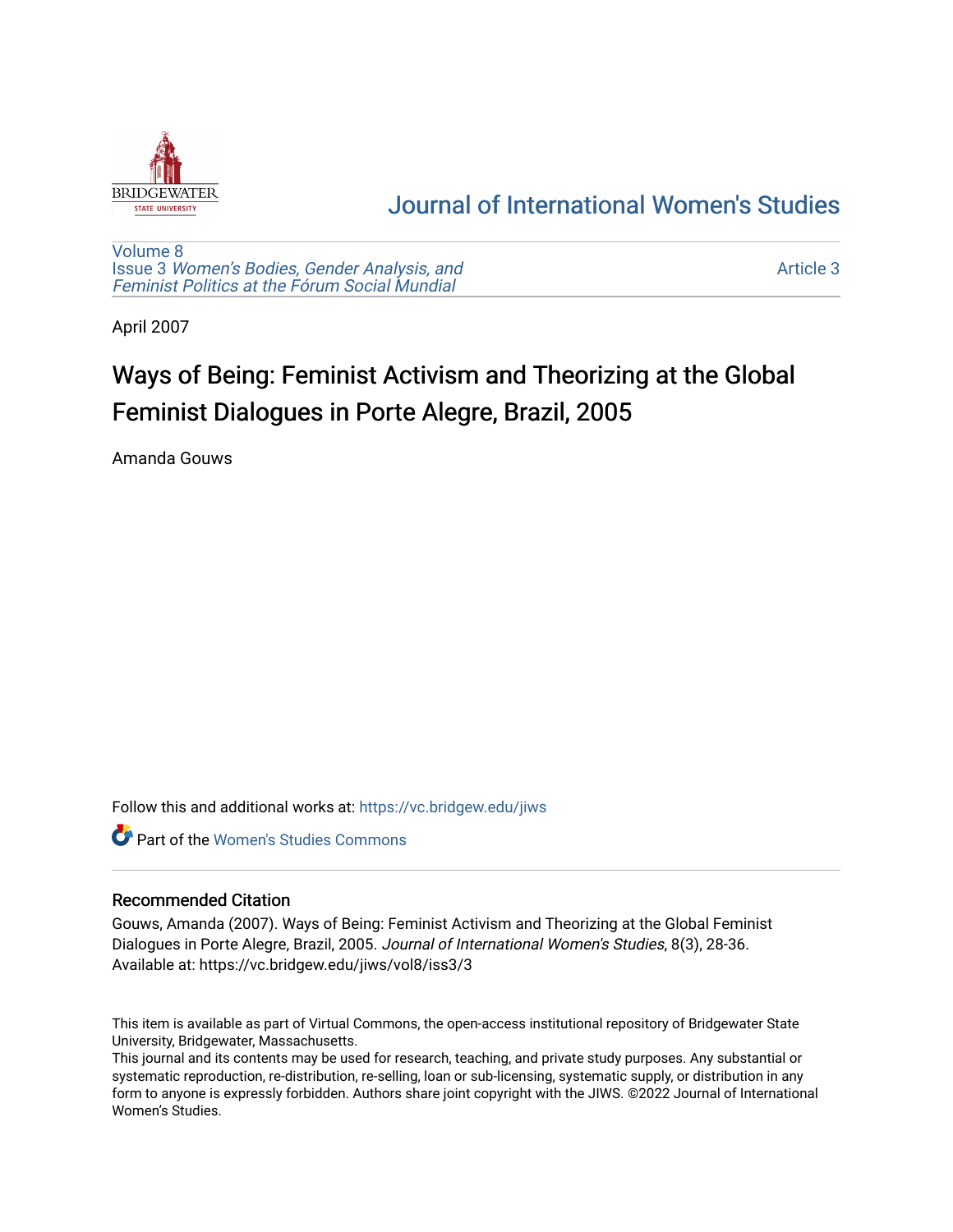This journal and its contents may be used for research, teaching and private study purposes. Any substantial or This journal and its contents may be used for Escarch, reading and private study parposes. Any substantial or<br>systematic reproduction, re-distribution, re-selling, Wan 0r 36b 91ceRship, systematic supply or distribution in to anyone is expressly forbidden. ©2007 Journal of International Women's Studies.

## **Ways of Being: Feminist Activism and Theorizing at the Global Feminist Dialogues in Porte Alegre, Brazil, 2005**

By Amanda Gouws<sup>1</sup>

#### **Abstract**

This article attempts to capture some reflections by an African feminist scholar and activist on the activism and academic debate at the Global Feminist Dialogues (FD) in Porte Alegre, Brazil in January 2005. The activism and the space for dialogue is a *feminist space* that includes different types of feminism, but is also a space that attempts to build a movement within diverse feminist networks. This form of activism is contrasted with the depoliticization of activism caused by gender mainstreaming in Africa. The academic debate at the FD takes place in the intersections between activism and theorizing and opens a space for discussing the politics of the body, the problems of strategizing and the problems of translation of the local to the global, as well as the creation of strategies for action.

*Keywords:* Global Feminist Dialogues, body politics, activism

#### **Introduction**

 $\overline{a}$ 

I attended the Global Feminist Dialogues in Porte Alegre in Brazil in 2005 as a South African feminist academic and activist who has an interest in feminist theorizing and the intersections between activism and theory. This was my first time at the World Social Forum (WSF) and the FD. In this article, I reflect on my experiences of the activism at the FD but also try to capture some of the academic debate that informed theorizing at the FD. This should be viewed as the reflections of a South African, living on the African continent, a continent that is often at the receiving end of the negative effects of globalization.

#### **What are the Feminist Dialogues?**

The Feminist Dialogues can be viewed as a "corrective" to the male dominated space of the World Social Forum (WSF). While women have constituted huge numbers of the WSF delegates for the more recent social fora, their concerns and interests are not integrated into the core of the WSF discussions (Jones: 1). The FD aims to celebrate women's diversity and to act on issues that have an impact on women's lives. Women taking part in the FD consider the WSF an important forum for social transformation and consider it important that the feminist agenda be integrated into the WSF. The FD as a process tries to work against the exclusion of women's interests from the WSF. Feminists involved in the FD hope to intervene in the broader WSF process and forge strategic and political links with other social movements (Jones: 2).

Journal of International Women's Studies Vol. 8 #3 April 2007 28

1

<sup>&</sup>lt;sup>1</sup> Amanda Gouws is Professor of Political Science at the University of Stellenbosch in South Africa. Her research deals with women and citizenship, women's representation as well National Gender Machineries. In 2005 an edited collection appeared under her name titled *(Un)Thinking Citizenship: Feminist Debates in Contemporary South Africa.* UK: Ashgate/Cape Town: Juta. She is presently doing a research project on the Women's Movement in South Africa. She is a board member of the African Gender Institute at the University of Cape Town.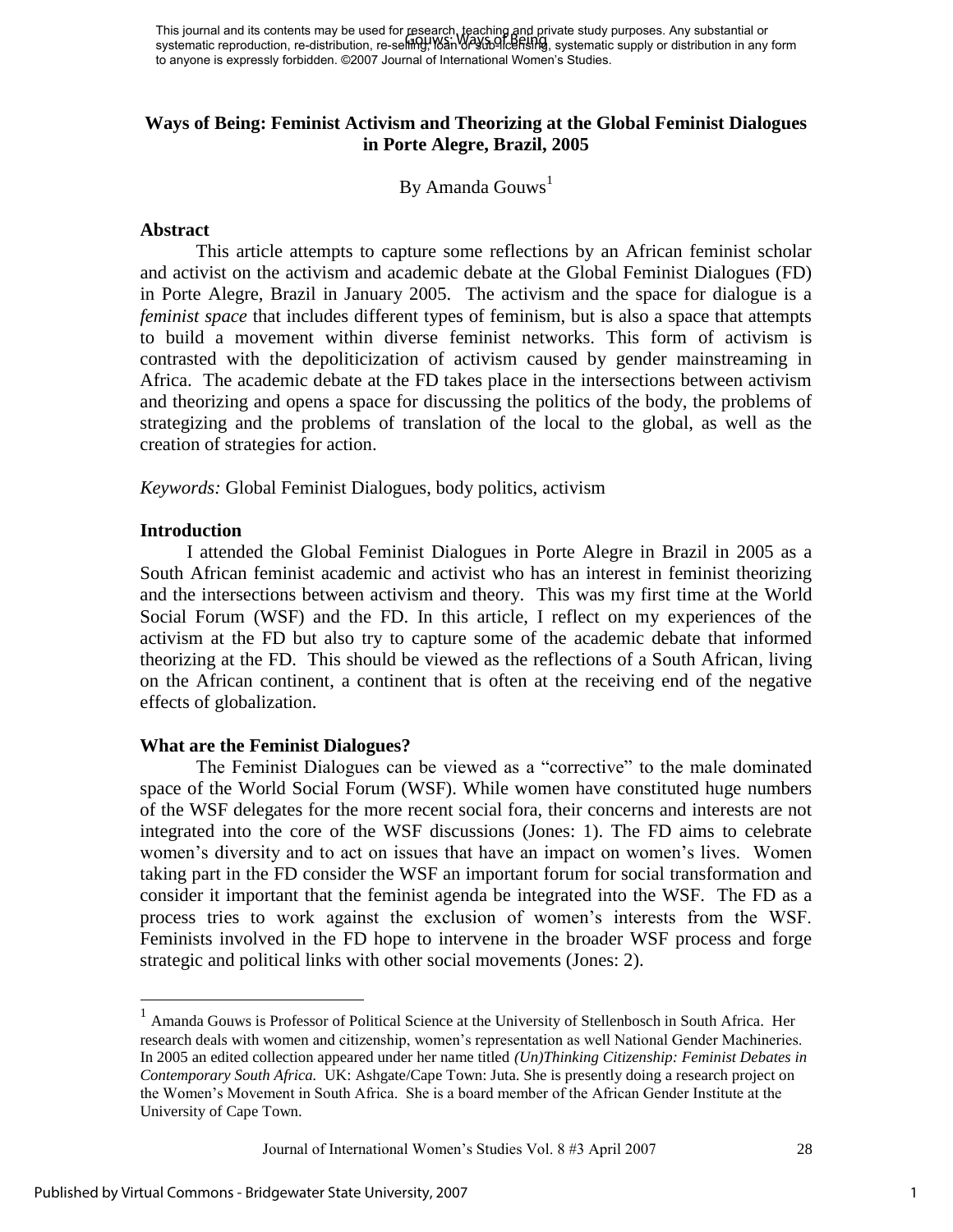It is important to understand that the FD is a process and not just an event. As Lydia Alpizar has put it:

> For me the FD is one space where, as feminist organizations and movements, we are coming together to reflect upon the great challenges we are facing today, and together, explore ways of becoming stronger, more effective and relevant in key political arenas (Jones: 4).

The process is therefore multi-dimensional such as collecting signatures, conducting letter writing campaigns, interviews and live broadcasts through the internet (Jones: 4).

The FD Coordinating group includes the following organizations and networks: Isis International (Manila), Development Alternatives for Women in a New Era (DAWN), INFORM (Sri Lanka), Women's International Coalition for Economic Justice (WIJEC), Articulacion Feminista de Mercosur (AFM Latin America and Caribbean) African Women's Development and Communication Network, FEMNET (Africa) and the National Network of Autonomous Women's Groups (NNAWG India).

#### **What is the Nature of the Activism at the FD?**

In order to nurture the diversity of the feminists from a broad range of backgrounds who attend, the FD is not prescriptive in what the outcomes or guiding principles should be. Discussions are very open-ended and, therefore, the FD is considered a *process* and not an event that would result in common political action.

But it is also a space for critical minded feminists who still believe in the political project of movement building, even if the understanding of movements is more fluid and full of diversities and contradictions [feministdialogue.isiswomen.org](downloaded 24 October 2006).

 Virginia Vargas (2005: 2) views the FD as a space of democratic dispute among movements, coalitions and networks that converge in that space, including the principles of transversal politics that start from the body and intersect with the struggles of countless other social movements, imbuing it with the promise of change.

The radicality of the politics here is the centrality of the body and this gives the FD a radical feminist appearance. Different regions give the FD space a specific "imprint." In Brazil, it is the energy that is associated with a certain passion and fearlessness of Latin America. In India it was a determination to create a separate space for dialogue and building a bridge between theory and activism. The space is therefore one of confluence and convergence – one of transversal politics in action.

In African countries operating under development policies put forward by the UN, World Bank, IMF and other International Monetary Institutions (IFIs), feminist activism has often been subdued or become mediated by NGOs. In South Africa, the women's activism that predated the 1994 election has become depoliticized due to women leaders moving into institutional politics (such as parliament) but also due to an official government policy of pursuing gender mainstreaming.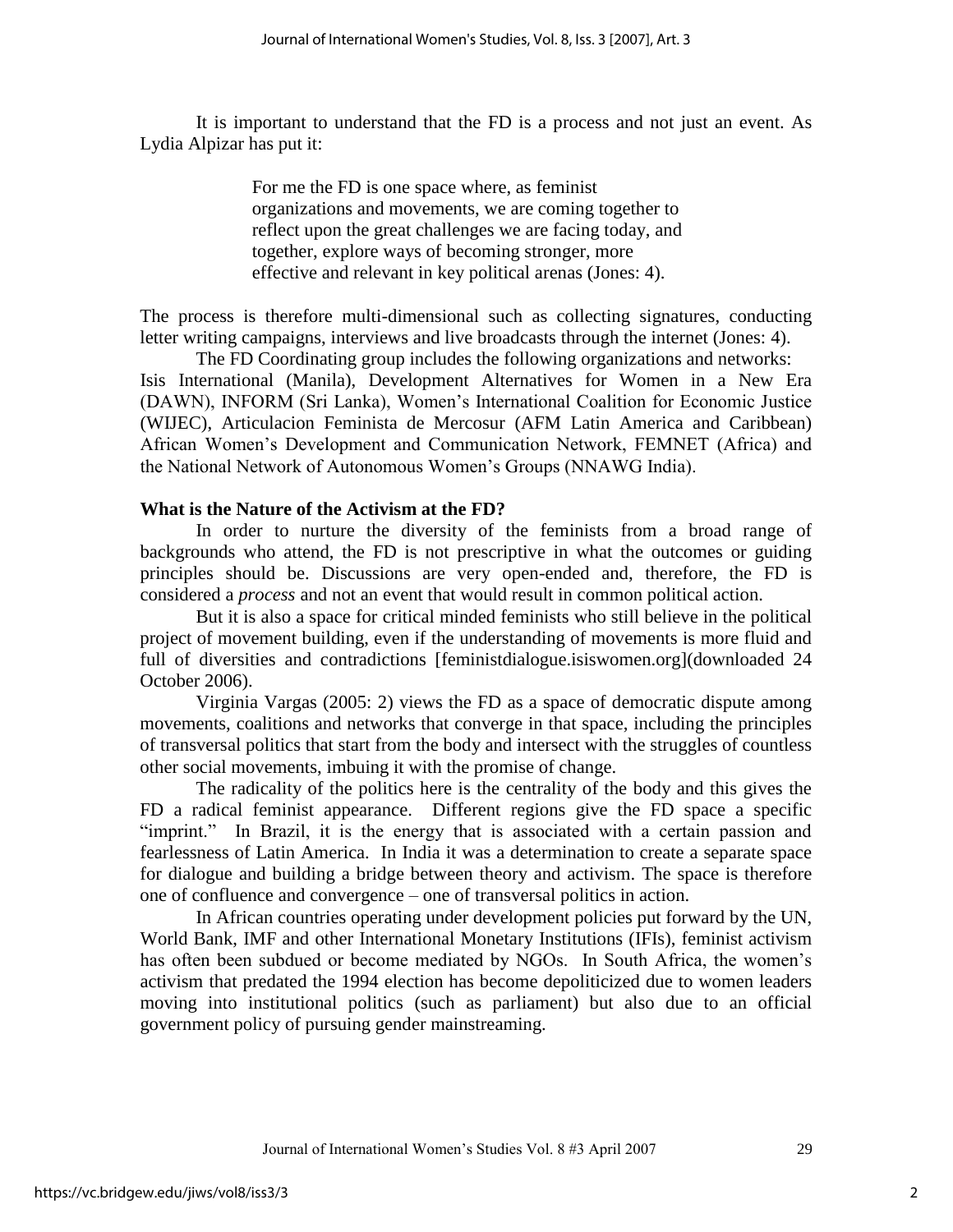## **Gender Mainstreaming vs. Feminist Activism**

That the FD space was a *feminist* space took me by surprise because coming from the South (and, as is the case, from South Africa) I have gotten used to living with the notion that claiming the label of feminism is either frowned upon or passé, in a context where the concept of gender has become the more accepted concept to use.

In a country with a very racialized past, feminism is often viewed as a Western import or connected to middle class, privileged women, frequently women in the academy. Very often the transformative power of feminism (especially radical feminism) is mistaken for the exclusion of men by women who claim separate spaces. The discourse of gender that has increasingly started to focus on the construction of masculine identities has to a certain extent eclipsed the discourse of feminism in South Africa. Therefore finding myself in a feminist space was a welcome relief from the regular interventions into gender debates that are technocratic in nature due to gender mainstreaming.

Gender mainstreaming entered local contexts through international conferences and the development literature that is often applied to women in developing countries. The UN World Conferences for Women in Nairobi in 1985 and in Beijing in 1995 promoted the use of the concept gender mainstreaming. Later it was used by the United Nations Development Fund for Women (UNIFEM) (Gouws, 2005: 77). This discourse is disseminated globally through conferences, in the conditions of donor agencies, interpreted by experts across contexts, proliferated by researchers, policy-makers and bureaucrats and dispersed in sites of governance around the world (Manicom, 2001: 7).

Gender mainstreaming as a discourse but also as a policy practice is an attempt to integrate gender concerns in the everyday world of government procedures, policymaking and service delivery in order to create a woman-friendly state. True (2003) for example has argued that three enabling factors have put gender mainstreaming on policy agendas: (1) the language of promoting women's rights and gender equality, (2) the proliferation of women's networks and transnational linkages and (3) a growing number of gender sensitive women and men in foreign policy and global governance leadership positions. But somehow the transnational linkages have become less visible.

One of the consequences of gender mainstreaming is to institutionalise women's equality, but through the depoliticization of activism (direct action). Women's agency and the activism around women's issues become suppressed. Where the driving force behind feminism has been women's experience, mainstreaming turns it into a technocratic category for redress that also suppresses the difference between women (Gouws, 2005: 78). True (2003: 387) interprets the problem as one of too few links between gender advocates inside institutions and feminist activists and scholars outside. Women inside state machineries rely on technocratic procedures to institutionalise gender mainstreaming. These may include checklists through which policy makers can control whether attention has been paid to gender issues, or training courses in how to recognize gender interests and make them visible and the creation of indicators to monitor progress.

The official National Gender Framework of South Africa has incorporated gender mainstreaming as the most important tool to ensure that gender equality is implemented in the state<sup>2</sup>. This discursive framework calls for the integration of gender equality concerns into the analyses and formulation of all policies and programmes. Training

 $\overline{a}$ 

 $2^{2}$  See the South African National Gender Framework and for a discussion see Gouws (2002)

Journal of International Women's Studies Vol. 8 #3 April 2007 30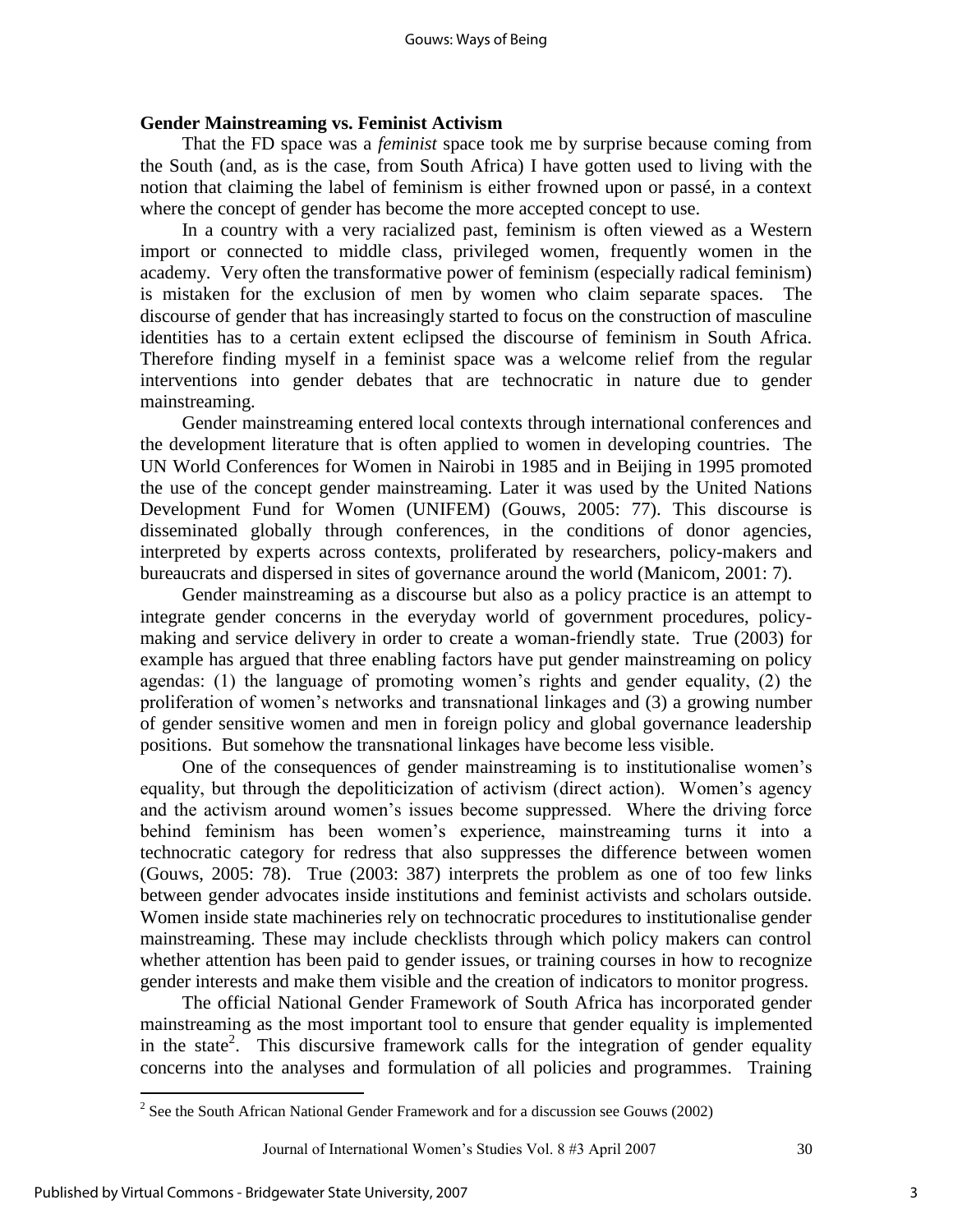packages based on the policy come complete with their technocratic discourse and tools of checklists and regular reporting around achievements. As Manicom (2001) has argued, the discourse of gender becomes constructed as a space that needs administrative intervention and gender "formulaic" solutions lose the substance of gender redress and could even support anti-feminist and undemocratic agendas.

Harcourt (2006) points out that gender mainstreaming was a phase in the engagement of the progressive global women's movement with the United Nations (UN). It was an effort to engage the global development agenda and to produce a process of empowerment. Thus gender mainstreaming started out as something positive where, as she puts it:

> …the global women's rights movement aimed to empower women, change the gender bias and inequities in development policy and achieve gender justice…The global women's rights movement took up each UN Conference in turn and gender mainstreamed it, as well as highlighting different regional specific needs. It was a highly organized and strategic process.

She points out how this process led to a small industry of proliferating NGOs, institutions comprised of gender experts and women's networks closely attached to the UN. But as women started to understand the dangers of co-optation, feelings of frustration mounted and many started to resist. While there were many gains, the feminist struggle to a large extent became institutionalized. This led to another phase that Harcourt  $(2006:16)$  calls "joining the movement of movements" where activism was shifted to the transnational level of the World Social Forum, joining up with other social movements in a combined struggle against neo-liberal globalization, fundamentalism and militarization and war.

Harcourt's (2006: 14) central argument about the different shifts in "women and development discourse" is about "biopower," or body politics, or how women's bodies are addressed during the different phases. The body politics include issues of gender violence, sexuality, reproductive rights and health – or to put it differently the "productive, reproductive and sexualized female body".

In South Africa this second phase of joining up with transnational organizations is slow in coming. Very few women's organizations have transnational linkages or organize on that level. In the conditions of technocratic gender management transnational organizing will repoliticize feminist debates and reenergize politics.

## **Reflections on Activism**

The energy of the FD space was invigorating because of the body politics but also because so many young feminists participated and were not reticent to claim the label of feminists. What was also encouraging was the participation of internationally known feminist scholars such as Sonia Alvarez, Virginia Vargas, Maxine Molyneux, Maria Betania Avila and Manisha Desai and younger feminist scholars such as Catherine Eschle and Bice Maiguashca.

This energy was reflected in the march of all the groups that participated in the WSF at the opening of the WSF. Members of a women's group who were protesting

Journal of International Women's Studies Vol. 8 #3 April 2007 31

4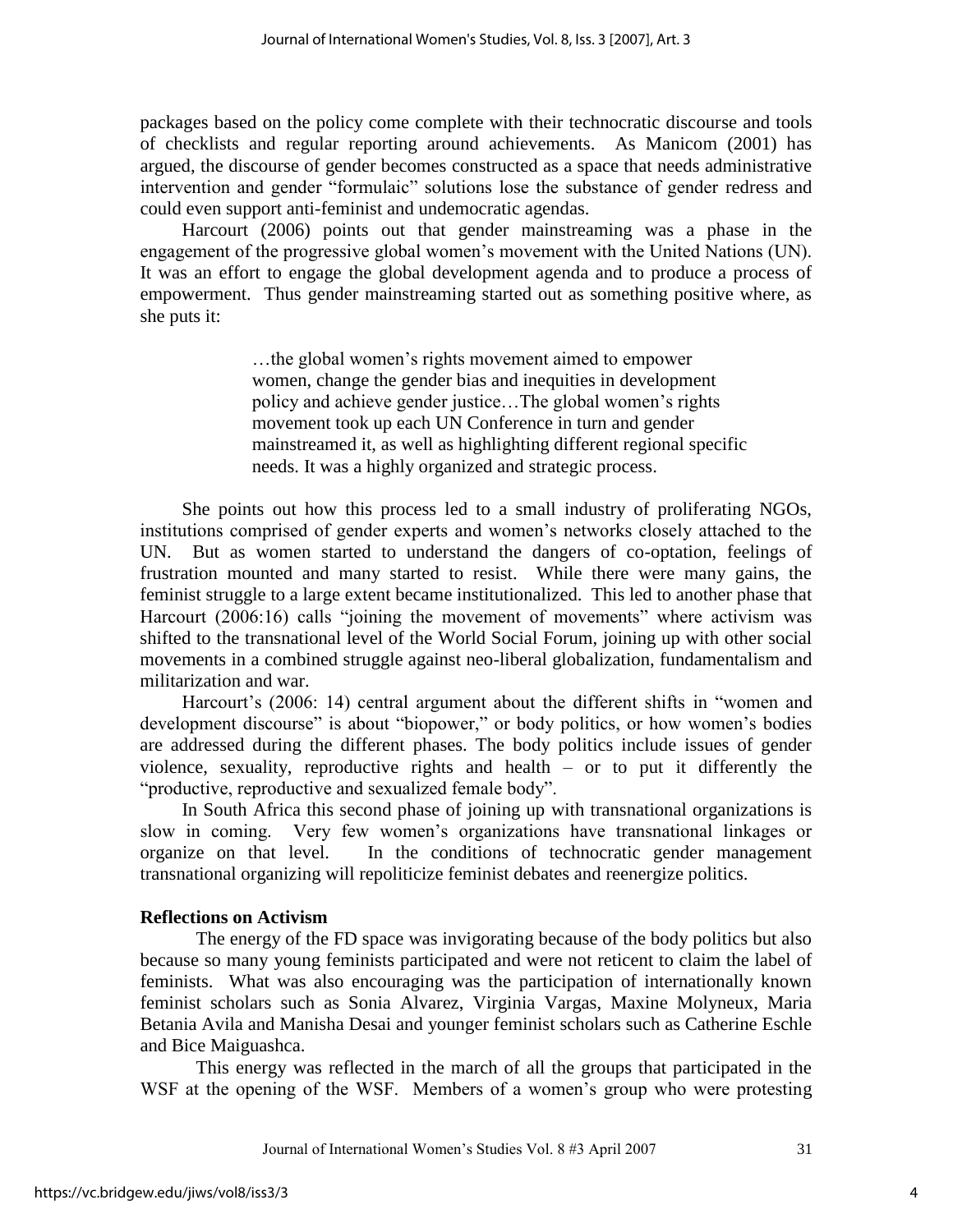violence against women marched in white wedding gowns stained red. Other feminists were marching with the big red cardboard lips with the slogan "Your mouth, fundamental against fundamentalisms – against Fundamentalisms, people are Fundamental!" ("Tu Boca Fundamental Contra los Fendamentalismos – Contra Los Fundamentalismos Lo Fundamental Es La Gente").

While marching, this energy made me believe that other political options were indeed possible. The activism embodied in women's bodies and presence in a space that has become characteristic of resistance against globalization reminded me of a past where feminists took the streets to demand justice. It also showed that solidarity across difference was possible, even if it was only very temporarily.

 Very important were the small group discussions or what could be considered feminist consciousness raising groups, in which consciousness was raised about the diverse impacts of fundamentalism, militarism and neo-liberal economic policies but also about the diverse forms of resistance against these powers. As one of the delegates remarked, "fundamentalism is not against modernization but it is insecurity bred by globalization and in this regard it shares the same ideological values with the West that anti-globalization forces reject—that of being anti-democratic, monolithic and patriarchal."

## **Reflections on Theorizing**

FD brings together feminists from all the different continents, the Caribbean and Japan. It therefore incorporates a diversity of feminisms, languages and beliefs. Process is the most important aspect that makes the dialogues work. Characteristic of the process is that it is participatory and open ended, that there is no fixed position on anything, only points of resonance. Central to this process are questions of strategizing and alliance building in conditions of diversity. To rephrase it—how do we build a movement out of such diverse networks? And on these issues theorization took place.

The themes of the FD of 2005 were neo-liberal globalization, fundamentalisms and militarization and war. In her opening paper Maxine Molyneux talked about the body as a symbol of nationalism, a commodity of sexual pleasure and masculine control. She also referred to the multitude of sites where globalization occurs that implicate women's bodies such as reproductive rights, land rights and in personal spaces. She pointed out the care deficit that is picked up by women on top of the other burdens they already carry.

Johanna Kerr, director of AWID, called for a deepening of our analysis and a search for ways to strengthen and repoliticize our movements. She emphasized that we have to believe that another world is possible. Maria Betania Avila indicated a need to reflect on the body not only in terms of sexual and reproductive rights, but also on how the body is produced as a material base and as a metaphor.

What was refreshing about the feminist space at the FD was that the academic debate formed an integral part of the conversations at the plenaries, in the small groups and also in the informal spaces. Some of the discussions were concluded in the bar over caipirinhas. It was spontaneous theorizing that captured the spirit of the FD.

At the same time that globalization has opened spaces for resistance, it has contracted spaces for activism through the institutionalization of gender politics. Reflection on the meaning of politics has been a repeated request at the FD. And, the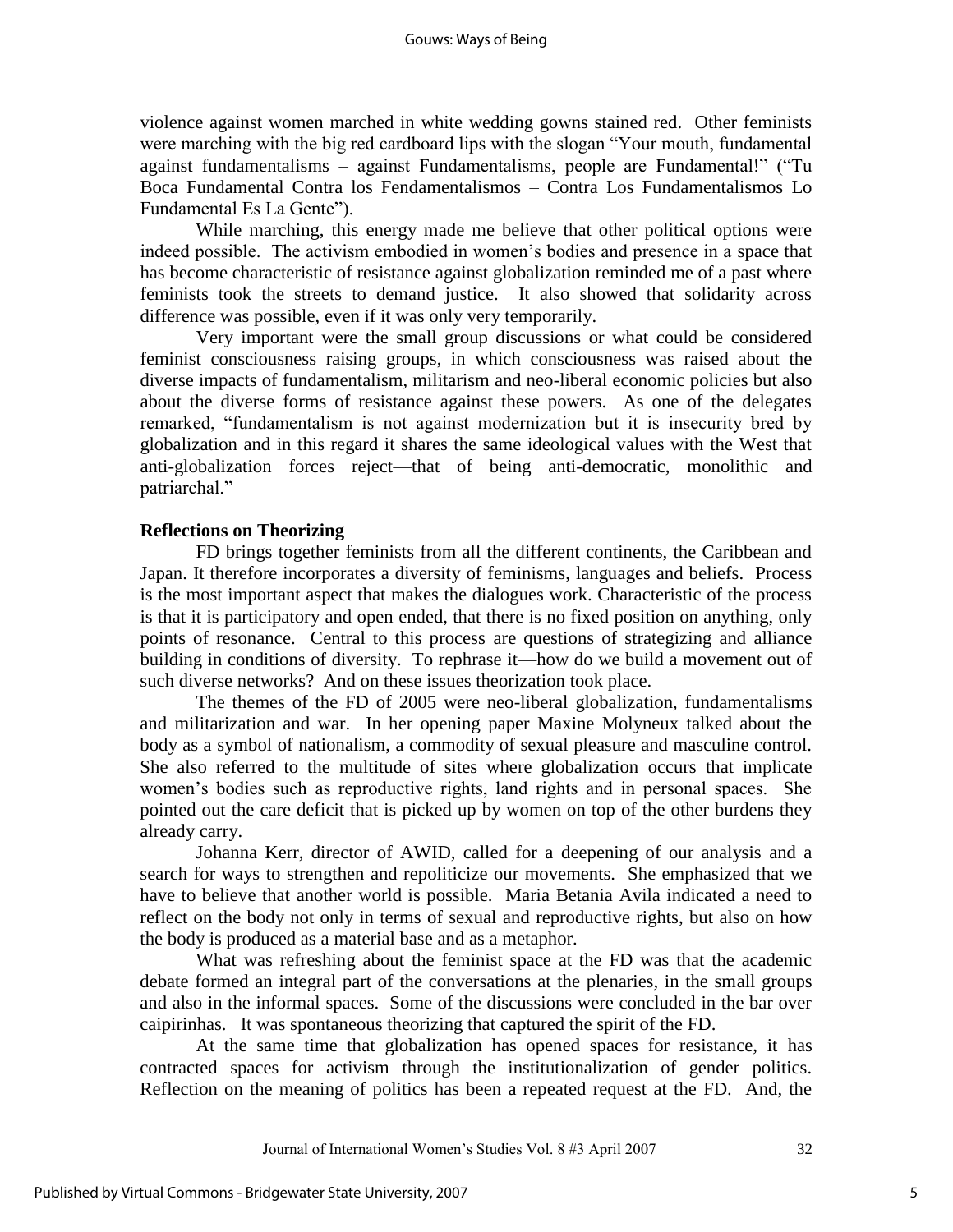question of how to build a radical feminist project in institutional spaces remains. We need ways of re-energizing women's politics in a variety of sites. As someone put it, "we need to think outside box and we need to think *about* the box."

The new methodologies of the FD are also aimed at shaping a space for feminism in the WSF, with a resultant increase of feminist presence over the past four years. A challenge that remains is how to create effective forms of organization. The synthesis at the end of day two included the following ideas: radical movements are losing their edge and becoming mainstream, to the extent that they cannot challenge the mainstream, which calls for a deepening of the analysis of institutions; we need to interrogate the social construction of women's bodies as well as the silencing of women's bodies; and, that while we are interrogating the agendas of fundamentalists we should be careful not to become fundamentalists ourselves.

Challenges that remained were how to maintain a rights-based agenda in the face of those who claim cultures and religions that reinforce women's subordinate positions as a counter force to globalization. Another challenge is building solidarity in the face of militarization that pits women against each other--such as is the case with Israel and Palestine. There is a need to develop collectivism without losing sight of particularity.

On the last day of the FD, there was a request made that those of us who were interested in feminist theoretical reflection should join a discussion after the last session.<sup>3</sup> Recurring themes and questions raised during that post-dialogue reflection centred on the FD as a space, the body as a site of struggle, and on exclusions and inclusion.

Our academic debate was aimed at informing theorizing around the space that the FD provides.<sup>4</sup> Questions were raised about the nature of the space and how it informs feminist understandings of the relationship between the WSF and the FD. The importance of the FD as a space for dialogue, reflection and deliberation that is unavailable in local contexts was emphasized, as well as the problem of translating different regional experiences into common understandings. Questions were also raised about who was left out of the FD. Who did not attend? Whose voices were being silenced?

The definition of politics was also interrogated as the question was asked if we are managing experience or giving experience a new meaning in a transnational context. It became clear that there was no common understanding of "transnational" and how to distinguish it from international. It became important to understand how and if the FD creates a "transnational feminist identity" and, if so, what political strategies should be linked to this identity. These questions were not answered but inform ongoing debates.

The sub-themes were also discussed—for example, what does fundamentalism mean or is it merely the lumping of different types of experiences with the free market, religion and violence, erasing regional (e.g., Latin American, Asian, African) understandings?

 $\overline{a}$ 

<sup>&</sup>lt;sup>3</sup> The participants in this discussion included Maxine Molyneux (UK), Manisa Desai (USA), Maria Betania Avila (Brazil), Gina Vargas (Peru), Norma Sanchis (Argentina), Vera Soares (Brazil), Martha Rosenburg (Argentina), Bice Maiguashca (UK), Sonia Alvarez (USA), Catherine Eschle (UK), Seiko Hanochi (Japan), Lucia Ariza (Argentina), Lisa McLaughlin (USA), Nada Hamid (Iraq), Amanda Gouws (South Africa), Svati Shah (USA), Ara Wilson (USA), Maureen Turnbull (USA), Fadwa Allabadi (Palestine), Brooke

Ackerly (USA), Sonalini Sapra (USA) – a good distribution between North and South

<sup>&</sup>lt;sup>4</sup> These reflections are based on notes taken by Ara Wilson who was the scribe at this discussion and my own notes. Thanks to Ara for making her notes available. The interpretations are my own.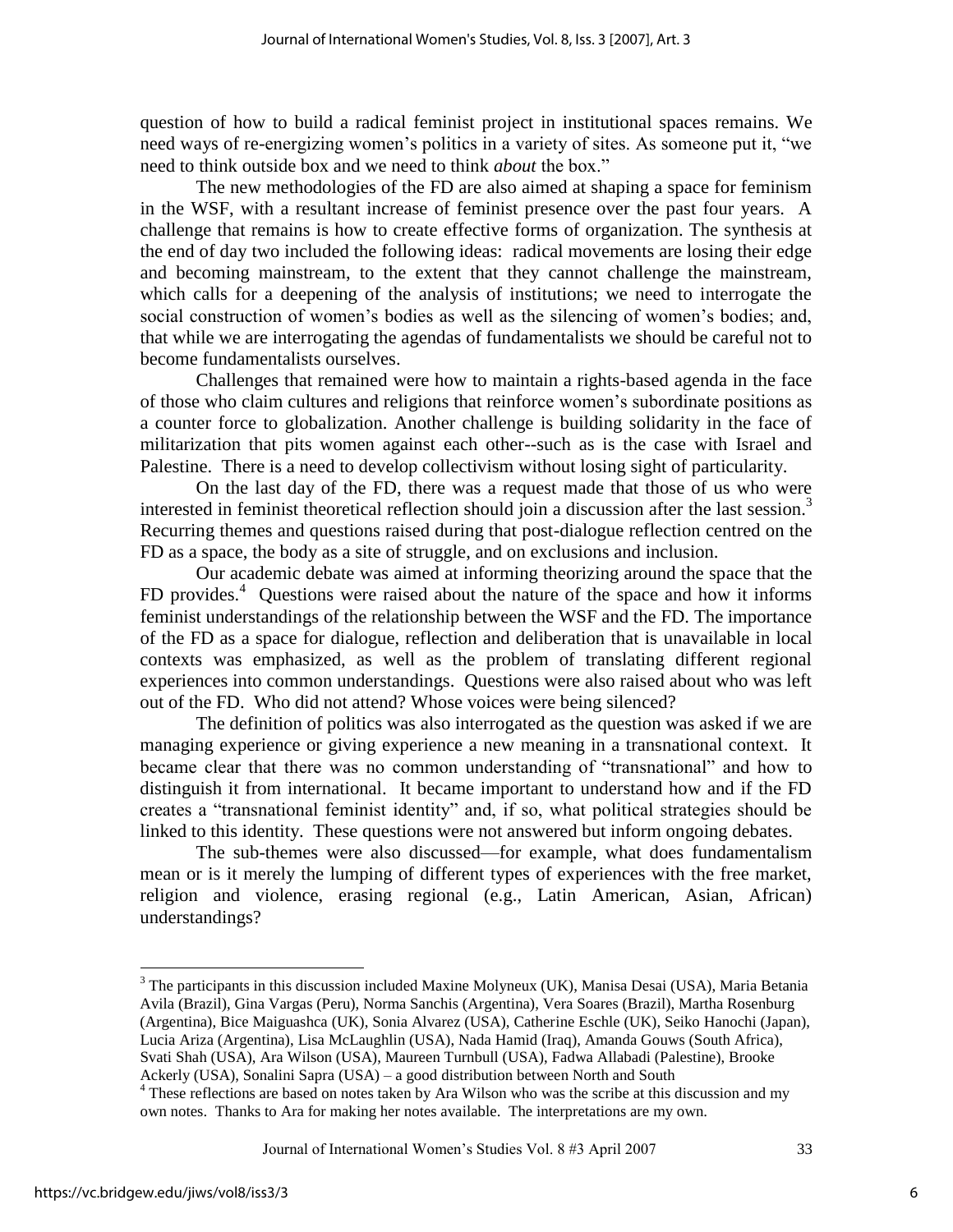As Virginia Vargas (2005:  $4^{5}$  has pointed out one of the outstanding characteristics of the Forum is the need for self-reflection and for changing the way one thinks. As she has stated:

> It is empowering to know that everyone is struggling for the same thing all over the world. It is enriching to know that the common causes of justice and liberty do not necessarily imply the same strategies, nor the same results… All of this permanently challenges the idea of universal solutions and unitary mindsets. And in turn enriches the horizon and complicates feminist strategies of transformation in the global-local arena.

But self-reflection is also connected to the meaning of solidarity. Is a certain type of solidarity constructed at the FD that cannot be sustained once everyone departs? The ways of being at the FD are connected to feminist imaginaries of a better world for women who are now trapped in pernicious globalizing processes. Ways of being are located in personal feminist identities forged through local struggles that at the FD need to be translated into global engagements.

## **Conclusion**

As the price for our entry into the global economy, the South African government accepted as its macro-economic policy the Growth, Employment and Redistribution Programme (GEAR). While GEAR increased economic growth it also exacerbated the gap between the rich and the poor. Women disproportionately bear the burden of poverty. While a transition to democracy provided the expectation that all citizens would be rights-bearing subjects, South Africa now bears the burden of the highest rape rate in the world—with an estimate of only 1 out of 9 rapes being reported and only a 7% conviction rate of those cases that go on trial. South Africa also has the highest infection rate by the HI virus in the world with more women being infected and more women dying of HIV/Aids than men. Gender based violence is common in many communities, with ill health and death increasing the care deficit.

What are directly implicated are the bodies of women through neo-liberal economic policies that exclude them from the formal economy, from decent education and health care. While this is not a country at war, the violence brought to bear on a population of women and children (and also on men) resembles a country at war (with itself).

In the first half of 2006 South African women bore silent witness to the rape trial of the ex-deputy-president, Jacob Zuma. During Zuma's trial for the alleged rape of an HIV positive woman, culture and custom were invoked (by women as well as men) to justify his behaviour, while the alleged victim was vilified and insulted by dancing supporters of Jacob Zuma, wearing t-shirts saying "100% Zulu boy", outside the court. The behaviour of Zuma and his supporters was outrightly rejected and strongly criticized by Bishop Desmond Tutu as well as by prominent South African feminist, Pregs

 $\overline{a}$ 

<sup>6</sup> The page numbers may not match the page numbers of the article in *Development* since I used a prepublished version of the article.

Journal of International Women's Studies Vol. 8 #3 April 2007 34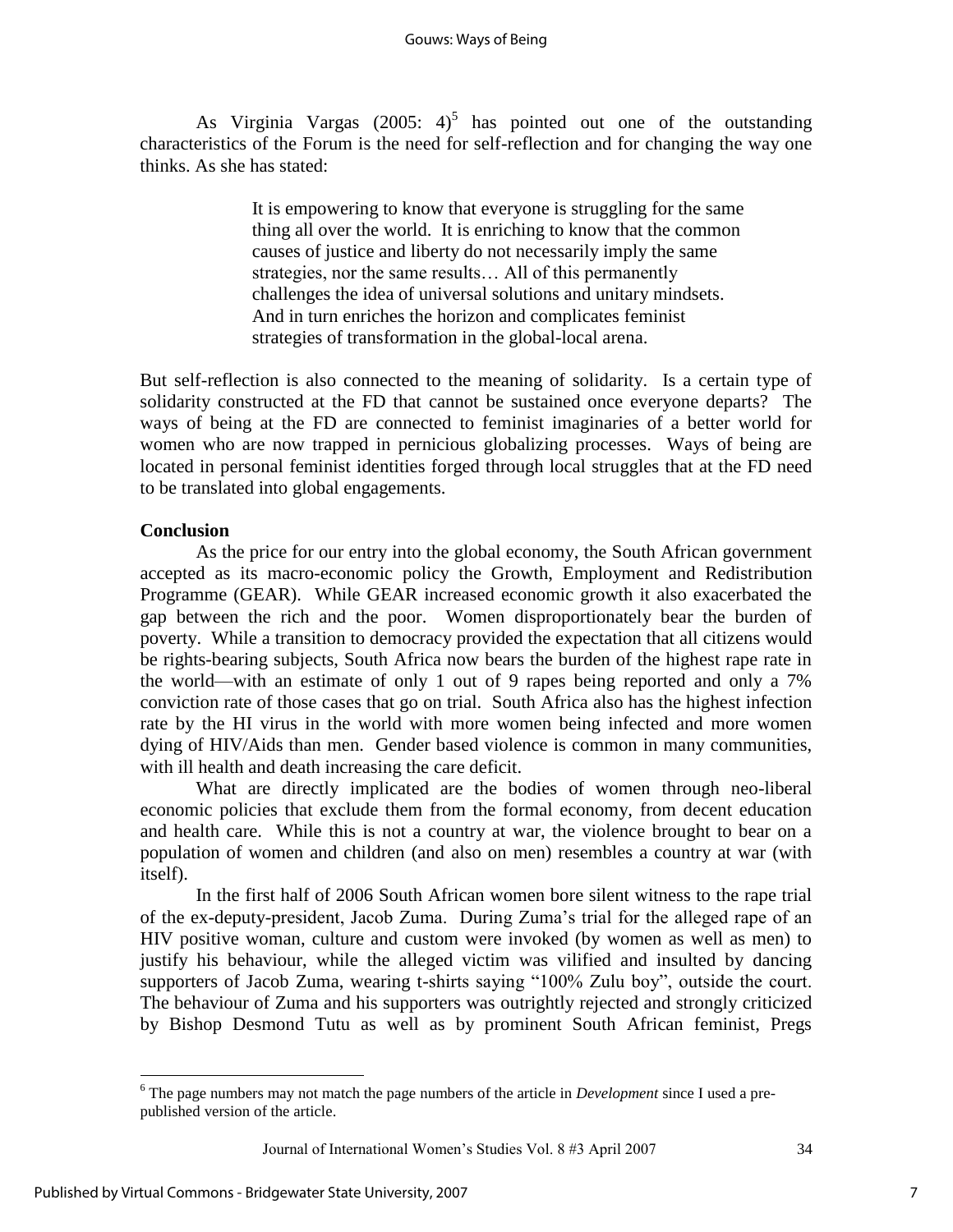Govender, who said in her speech on South African Women's Day (August 9) that the legacy of the Zuma trial will haunt us for a long time to come.

That feminists become despondent in these circumstances should not come as a surprise. But we need to make the global connections with what is happening locally. Solutions may therefore also stem from the global level. And this is what I found most useful about the  $FD -$  the understanding of "biopower" that puts women's bodies (and not the sanitized gender version where bodies become silenced) central, and the space to articulate a feminist understanding. The challenge is to put this understanding into coherent strategies. South African women's organizations will benefit from organizing transnationally. What is needed is a re-energizing of politics that is not mediated through organizations but direct action to show "biopower" in the African context.

From 5-9 August 2006, the preparations for the FD at the WSF in Nairobi, Kenya, 2007 took place in Nairobi. Whereas the first two FDs in 2004 and 2005 focused on deepening the analysis of globalization, fundamentalisms and militarism there will be a shift in 2007 to building and rebuilding feminist politics as a top priority. Two more subthemes were included for 2007—that of feminist ways of working in different regions and global feminist strategies for addressing fundamentalisms, neo-liberal globalization and militarism. One of the members of the Coordinating Group (CG), Susanna George, indicated that there will be a stronger focus on strategies and political action founded on a strong analytical and theoretical base, and "less of a talk shop". This should act as a catalyst for a revival of feminist organizing and strategizing and political action in different parts of the world [feministdialogue.isiswomen.org] (downloaded 24 October 2006). Three hundred women from all over the world are expected to participate in the FD from 17-19 January 2007 in Nairobi.

 What will the African imprint on the FD be? With Afro-pessimism very often rife on the continent, the FD space will encourage hope and inspiration for a better world. But the hope does not have to remain on an abstract level. Since one of the sub-themes is that of building global feminist strategies, this FD meeting may be the beginning for women on the African continent to start building continental linkages to make women's activism visible and to demand gender justice in an unjust global world.